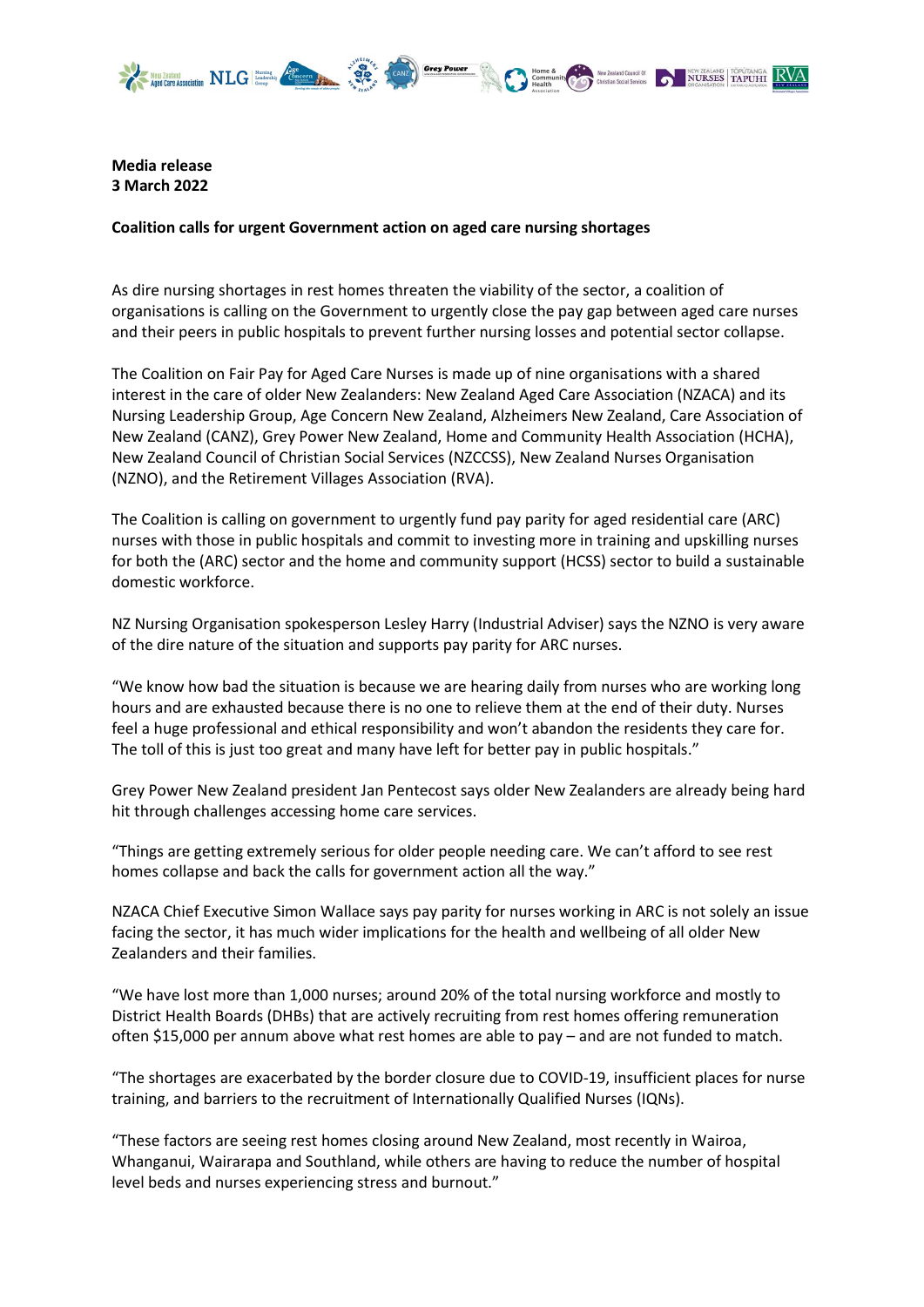

Mr Wallace says the pay gap will only worsen following the recent NZ Nursing Organisation (NZNO) DHB MECA negotiations and once the imminent pay equity claim for DHB nurses is finalised.

"Health Minister Andrew Little is aware of this situation and has committed to support pay parity following the DHB nurses pay equity settlement. But by then it will be too late. As Omicron stretches us further, I am deeply concerned that as much as 40% of all staff in a rest home could be stood down at any one time which, on top of the current 20% shortage could potentially lead to collapse of the sector."

Mr Wallace says the cost of achieving full parity with the wage rates set out in the 2021 NZNO/DHB MECA would be around \$112 million per annum. This figure has already been agreed by NZACA, the Ministry of Health and DHBs.

This is minimal compared to the value the sector delivers, providing 40,000 care beds, more than half of which are catering for residents receiving hospital, dementia or psychogeriatric care. This comes at a fraction of the price that can be delivered by the public hospital system with the Government funding a hospital level ARC bed at a maximum of \$250 a day, compared to over \$1,000 a day in a DHB setting.

Frances Hughes, Chair of the NZACA Nursing leadership Group says that ARC has inherited a significant underinvestment in nursing.

"Years of undervaluing and underinvestment in the sector have resulted in barriers to training and pathways for nurses to enter aged care. This means rest homes have had to rely on IQNs. The fact is that New Zealand has the highest reliance on IQNs in the OECD and within that, ARC has the highest reliance.

"We have continued to put forward evidence and discuss and develop solutions for building the domestic supply of nurses with the Ministry of Health, Ministry of Social Development, and the Nursing Council. They are aware of the issues, but little action has been taken. We've moved beyond crisis with nursing shortages and can't wait any longer. Now is the time for decisions and action."

Nikki Hurst Chief Executive of the NZ Council of Christian Social Services, which provides a vast range of services for older people, says without an urgent injection of equitable funding and a committed pipeline of nurses for aged care, many of their members' homes will begin to close.

"And once they are closed, reopening them will be near on impossible. The brutal reality is that without nurses our services have to close. More New Zealanders will have no choice but to care for their loved ones at home, with the attendant stresses on families that can bring, including the prospect of increased incidences of elder abuse as already pressured families struggle to cope."

Age Concern New Zealand Chief Executive Stephanie Clare says every older New Zealander living in aged residential care should have access to high quality care.

"We can achieve this through pay parity for the hard-working nurses in aged care with their DHB colleagues. Every day this valuable workforce treats seniors with dignity and respect. They deserve to have their skill and compassion acknowledged and remunerated at the same level as nurses working in DHB settings."

Alzheimers New Zealand Chief Executive Catherine Hall says residential care is critical to the health of vulnerable older people.